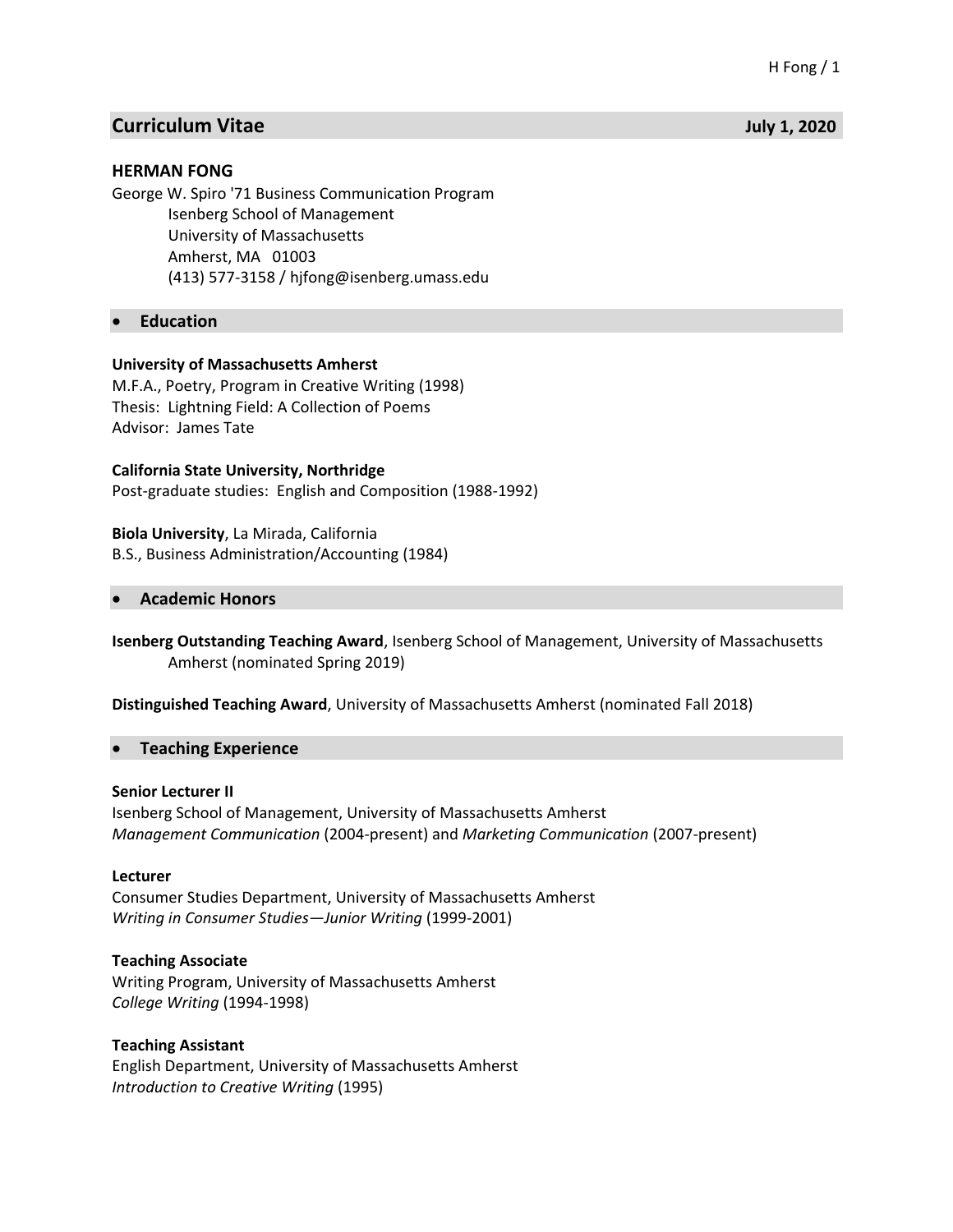## • **Additional Teaching**

## **Presenter**

UMass Writing Program and University Writing Committee Workshop: "Creating Effective Peer Review Activities in Writing Courses" — Using Rubric-Driven Checklists (March, 25, 2016)

## **Instructor**

Isenberg School of Management, University of Massachusetts Amherst *Transitions* (SCH-MGMT 191T and 191BUS) (Fall 2015)

## **Consultant for English as a Second Language Learners**

Channing L. Bete Communication, Business Communication Program (Spring 2014) Isenberg School of Management, University of Massachusetts Amherst

### **Guest Lecturer**

Isenberg School of Management, University of Massachusetts Amherst *Transitions* Seminar: "E-Mail: Effective E-Correspondence" (September 2013)

## • **Professional Experience**

## **Assistant Manager/Buyer, Publicity & Marketing Director, and Events Coordinator** The Odyssey Bookshop, South Hadley, MA (1998-2005)

## **Editorial Assistant/Graduate Intern**

*The Massachusetts Review*, University of Massachusetts Amherst (1997)

### **Reading Assistant**

English Department, Los Angeles Valley College and Moorpark Colleges, CA (1990-1992)

### **Manager**

Dutton's Books, Burbank, CA (1989-1992)

### **Accountant/Treasurer**

Evangelical Free Church, North Hollywood, CA (1985-1988)

### • **Service**

### **Business Communication Center.** Isenberg School of Management. University of Massachusetts

Amherst

o Coach—Written or Oral Communication (2019-2020)

## **Business Communication Program.** Isenberg School of Management. University of Massachusetts Amherst

- o Search Committee (Member, Spring and Fall 2019)
- o Personnel Committee (Chair, 2017-2018, Secretary, 2016-2017; Member, 2018-2019 and 2008-2012)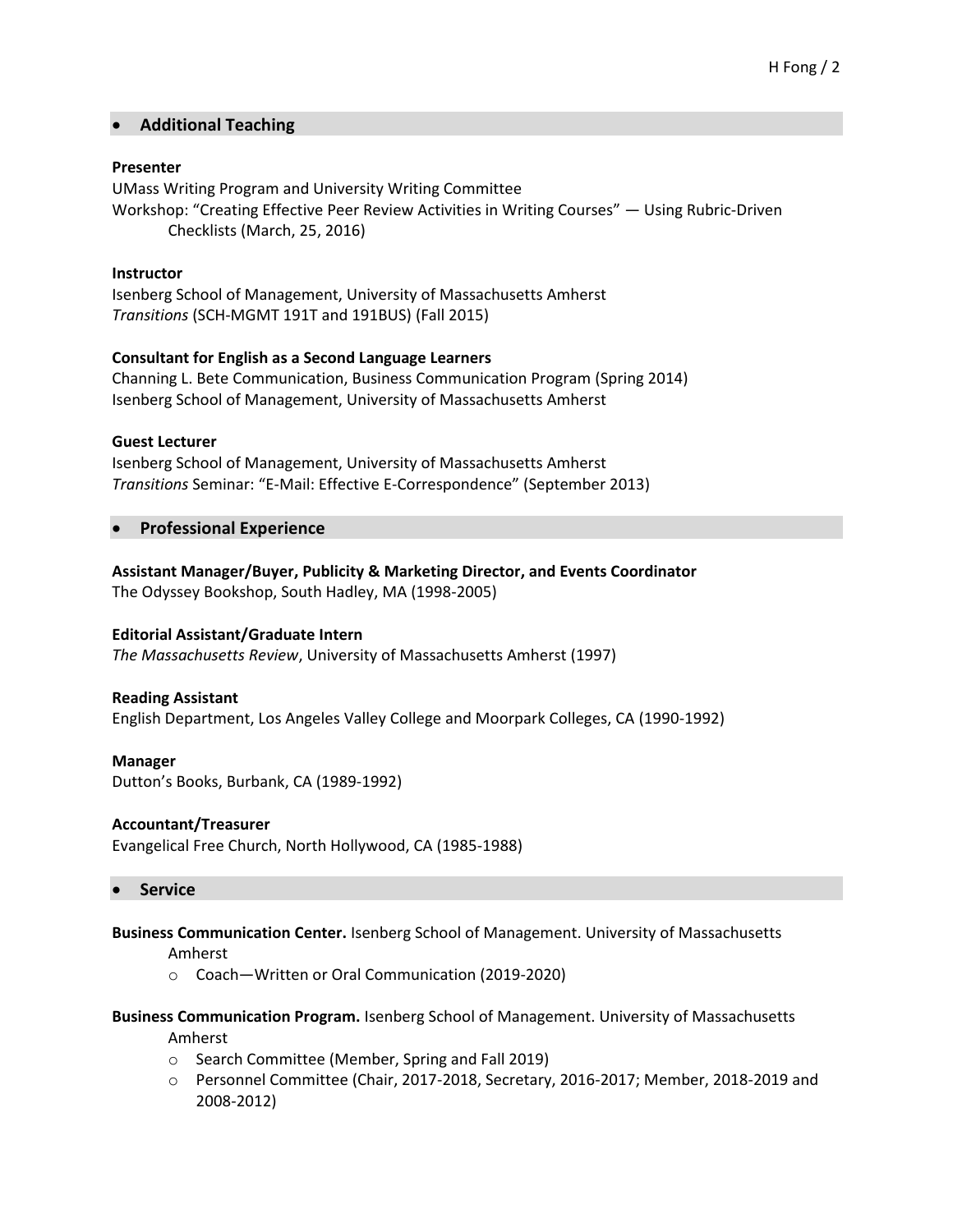- o Website Committee (Ad Hoc, 2015)
- o Textbook Committee (2006-2008)

**University Writing Committee.** University of Massachusetts Amherst (Member, Fall 2014-present)

**Manning Prize Selection Committee.** University of Massachusetts Amherst (Member, Spring 2019)

## **University of Massachusetts Press Committee.** University of Massachusetts Amherst

- o Editorial Board (2006-2012)
- o Business Manager Search Committee (Spring 2008)

## • **Literary Honors and Awards**

Massachusetts Cultural Council Artist Grants, Finalist, 2002.

Random House Poetry Prize, May 2000.

1999 Cohen Award in Poetry, *Ploughshares*, Volume 24.

*Best American Poetry 1997*. Ed. James Tate. Series ed. David Lehman.

Academy of American Poets/Joseph T. Langland Prize, University of Massachusetts Amherst, 1994.

Associated Writing Programs Intro Journals Award, 1994.

Rachel Sherwood Poetry Prize in Poetry, *Northridge Review*, 1989-90.

Academy of American Poets Honorable Mentions, California State University, Northridge, 1989 and 1990.

Academy of American Poets Prize, California State University, Northridge, 1988.

### • **Publications**

### **Books**

- o "Asylum." *Best American Poetry 1997*. Ed. James Tate. Series ed. David Lehman. New York: Scribner, 1997.
- o "Passing Away" and "Miles Away, to My Friend." *The Best: Fiction & Poetry from CSUN, 1962-1988*. Ed. Warren Wedin. Northridge, CA: CSUN Press, 1990.

### **Journals**

o "Grandfather's Alphabet" and "My Heart." *Route Nine* Alumni Omnibus (online) (March 2014).